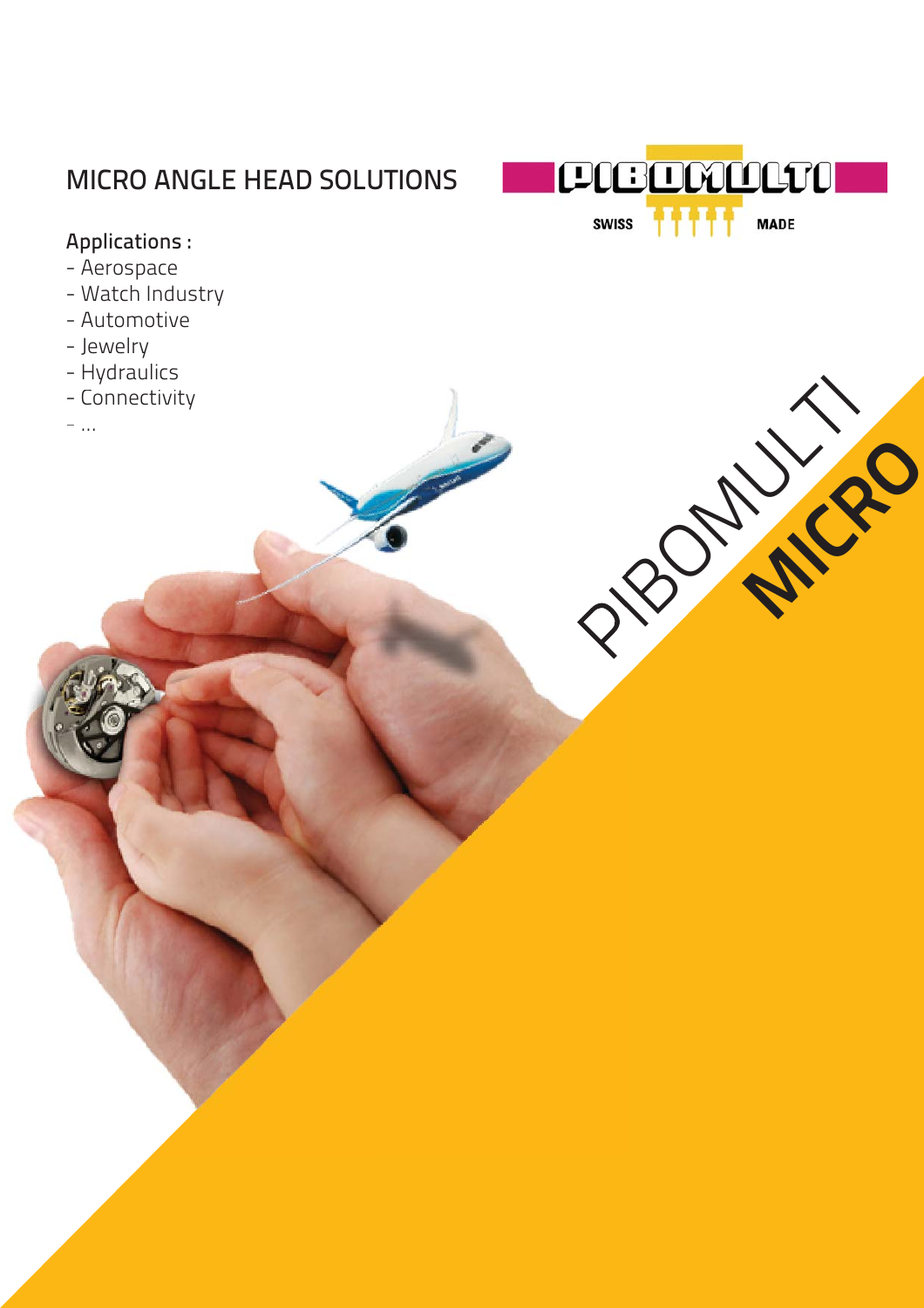Édition de septembre 2013 Printed on September 2013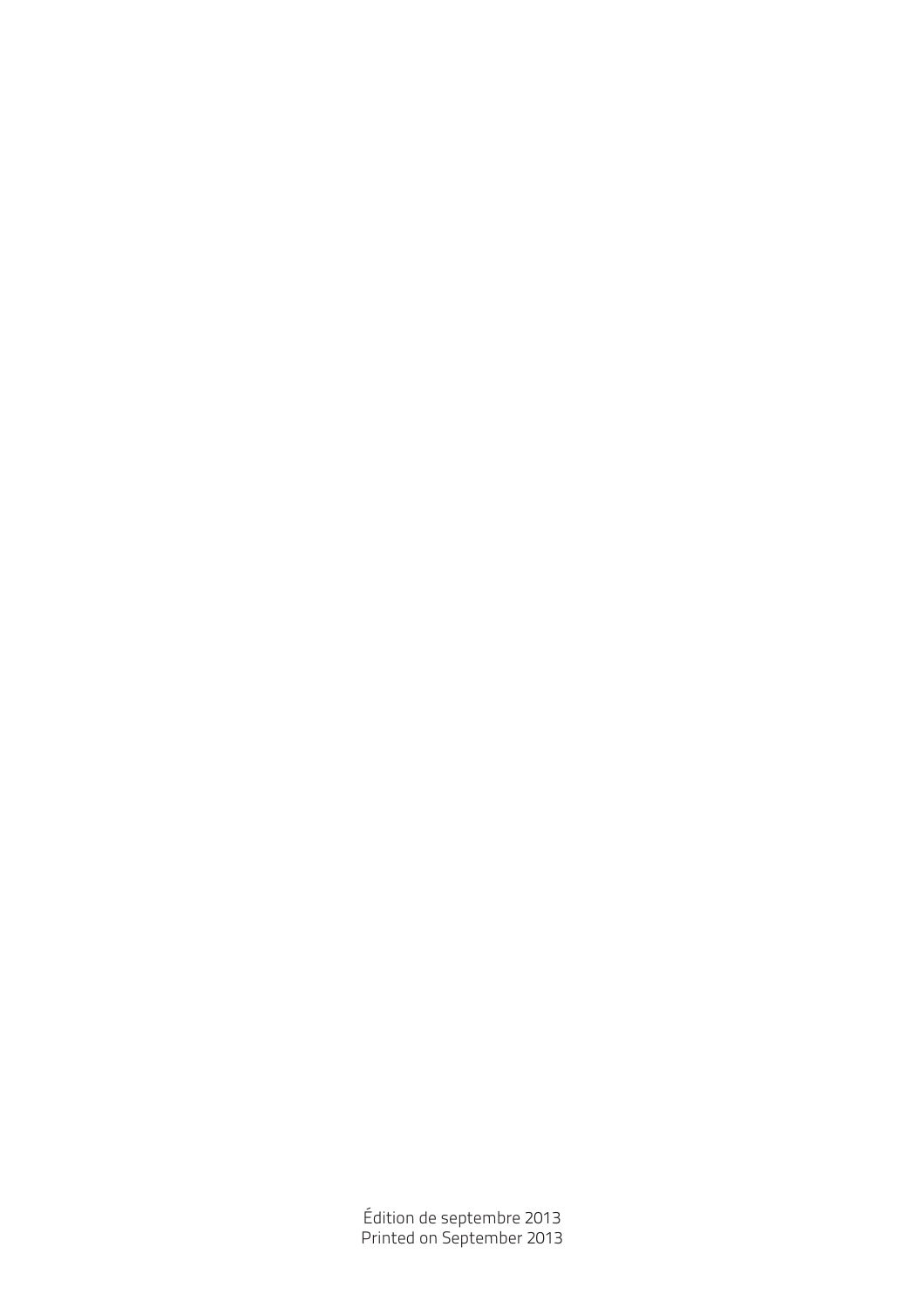### TABLE OF CONTENTS

| - Drilling for AEROSPACE Standard                                                     | 4  |
|---------------------------------------------------------------------------------------|----|
| - Drilling for AEROSPACE (New Concept)                                                | 5  |
| - MICRO-machining Angular head for interior hollowing                                 | 6  |
| - MICRO-machining Angular head for drilling between lugs                              | 7  |
| - MICRO-machining head for jewelry                                                    | 8  |
| - Angular head for chamfering in MICRO-Space with auto center spindle                 | 9  |
| - Angular head for interior grinding in limited space                                 | 10 |
| - Air-driven Twin-spindle angular head                                                | 11 |
| - Multi-spindle head for high speed MICRO-drilling with limited centre-dis-<br>tances | 12 |

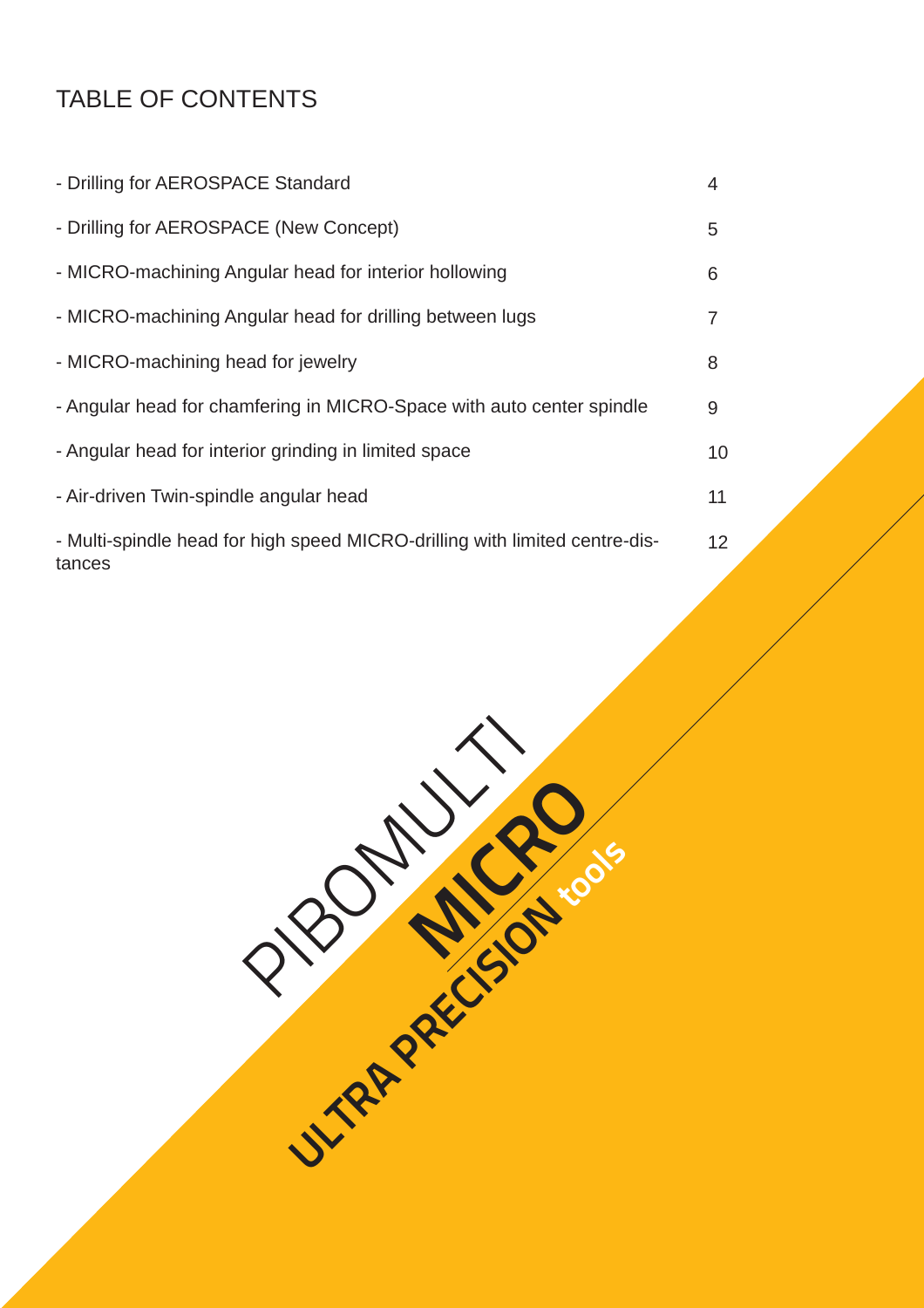# AEROSPACE INDUSTRY STANDARD

### Super precision SLIM LINE AEROSPACE

- Ultra-precise collets adapted to each angular head
- Ultra-precise of tool rotation
- No overhang
- Standard tools
- Precise localisation



*« High speed rotation : 10 000 rpm »*



*« Spindle on bearing and Spi thrust bearing » thrus*



| <b>TYPE</b>   | X                 | Y                 | Z                 | D        | <b>POWER</b> | <b>TORQUE</b>   |                  |          |
|---------------|-------------------|-------------------|-------------------|----------|--------------|-----------------|------------------|----------|
| <b>SLA-03</b> | $6.5$ mm          | $29$ mm           | $13 \, \text{mm}$ | $Ø3$ mm  | $0.5$ kW     | 1 Nm            | 55.25 mm         | 74.75 mm |
|               |                   |                   |                   |          |              |                 | 94.25 mm         | 104 mm   |
|               |                   |                   |                   |          |              |                 | L                |          |
| $SLA-04$      | $7.5$ mm          | $35 \, \text{mm}$ | $15 \, \text{mm}$ | $Ø4$ mm  | $0.5$ kW     | $2.3$ Nm        | 65 mm            | 76.25 mm |
|               |                   |                   |                   |          |              |                 | 87.5 mm          | 98.75 mm |
|               |                   |                   |                   |          |              |                 | 110 mm           | L        |
| <b>SLA-06</b> | $10 \, \text{mm}$ | 54 mm             | $20$ mm           | $Ø8$ mm  | 0.8 kW       | 6 <sub>Nm</sub> | 49 mm            | 65 mm    |
|               |                   |                   |                   |          |              |                 | 81 mm            | $97$ mm  |
|               |                   |                   |                   |          |              |                 | $113 \text{ mm}$ | L        |
| <b>SLA-08</b> | $12 \, \text{mm}$ | 68 mm             | $32$ mm           | $Ø8$ mm  | $2$ kW       | 8 <sub>Nm</sub> | 81 mm            | 105 mm   |
|               |                   |                   |                   |          |              |                 | 129 mm           |          |
|               |                   |                   |                   |          |              |                 | L                |          |
| $SLA-12$      | $11 \, \text{mm}$ | $125$ mm          | 58 mm             | $Ø12$ mm | $1.5$ kW     | 6.5 Nm          | 74 mm            | 106 mm   |
|               |                   |                   |                   |          |              |                 | 138 mm           |          |
|               |                   |                   |                   |          |              |                 | L                |          |

**D** maxi

Υ

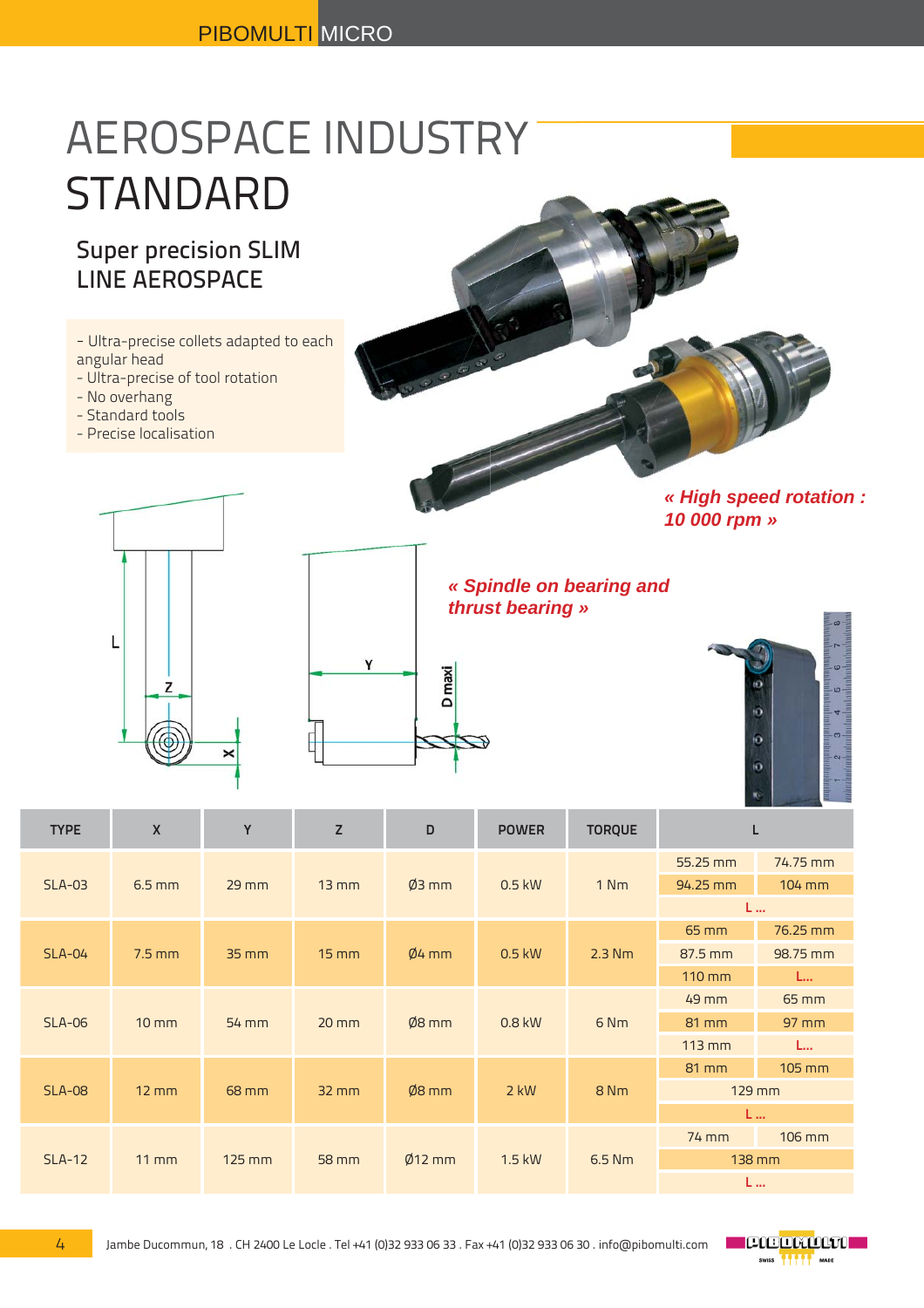## AEROSPACE INDUSTRY NEW CONCEPT *New technology*



#### *Dimension reduced, big capacity of machining*

5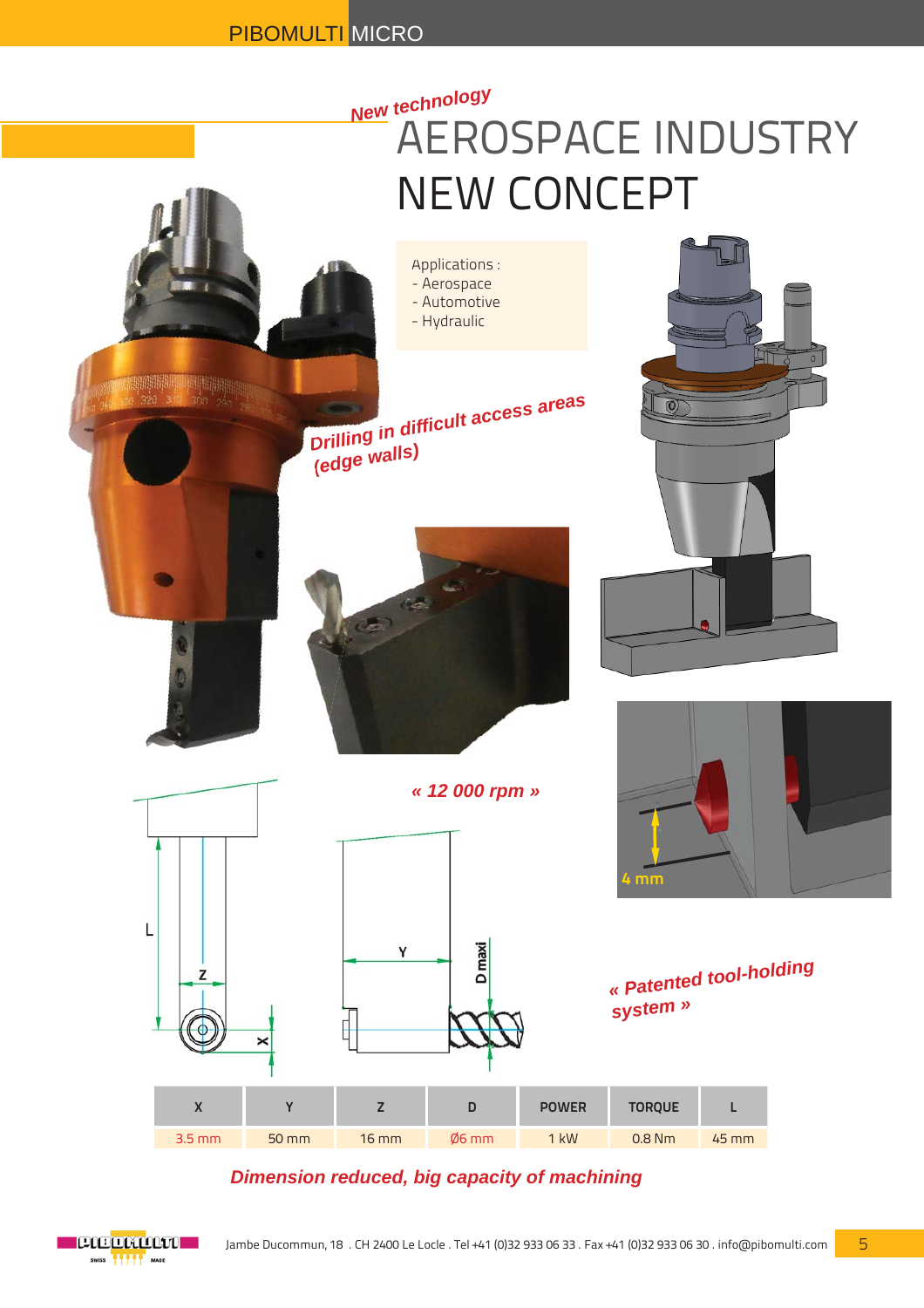## WATCH INDUSTRY MICRO-machining angular head for interior hollowing

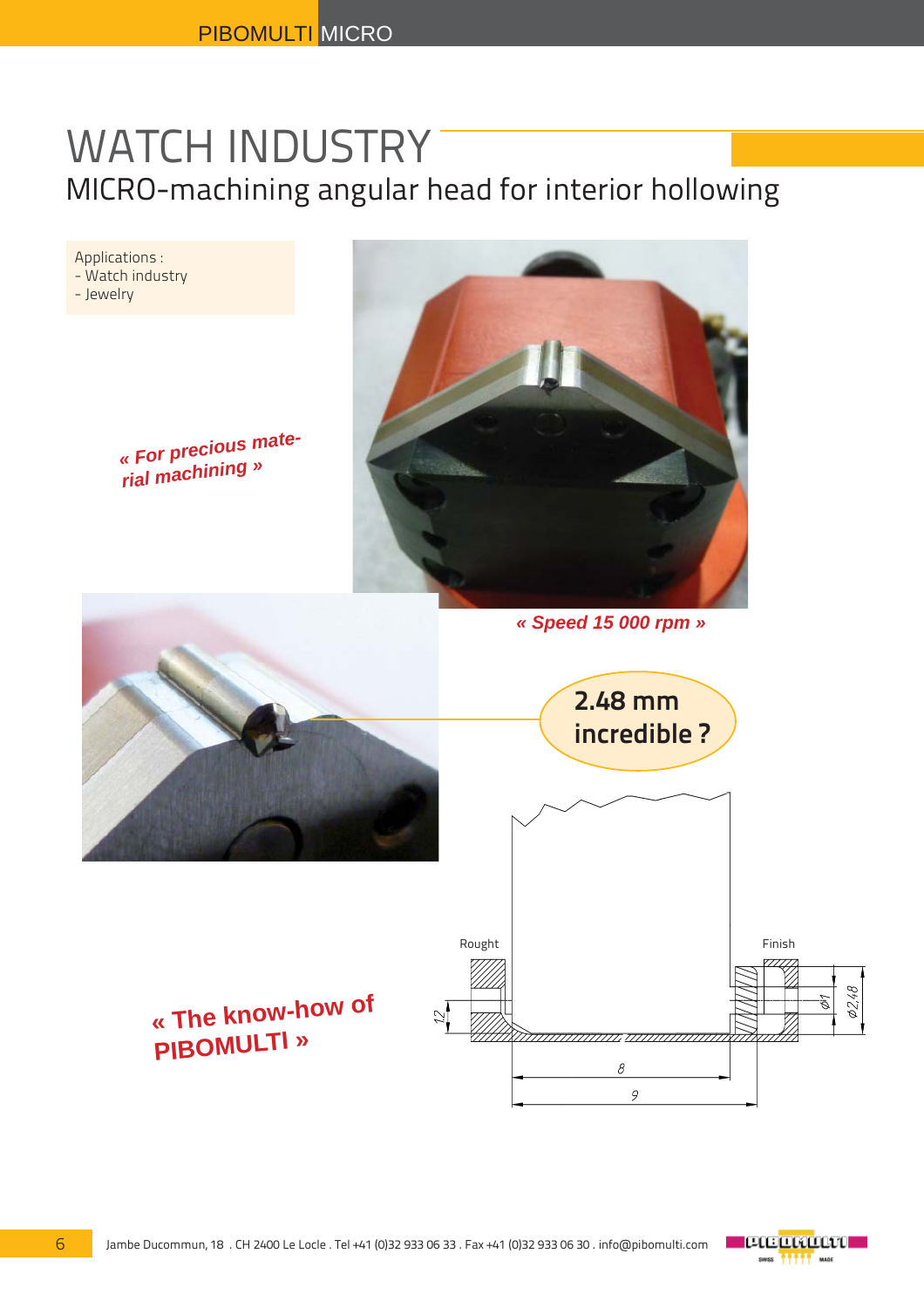## WATCH INDUSTRY MICRO-machining angular head for drilling between lugs



#### Applications :

- Watch case
- Warp of watch-strap
- Warp of belt
- Jewellery
- *« Speed 15 000 rpm »*



2 twin spindle heads, output in 180°





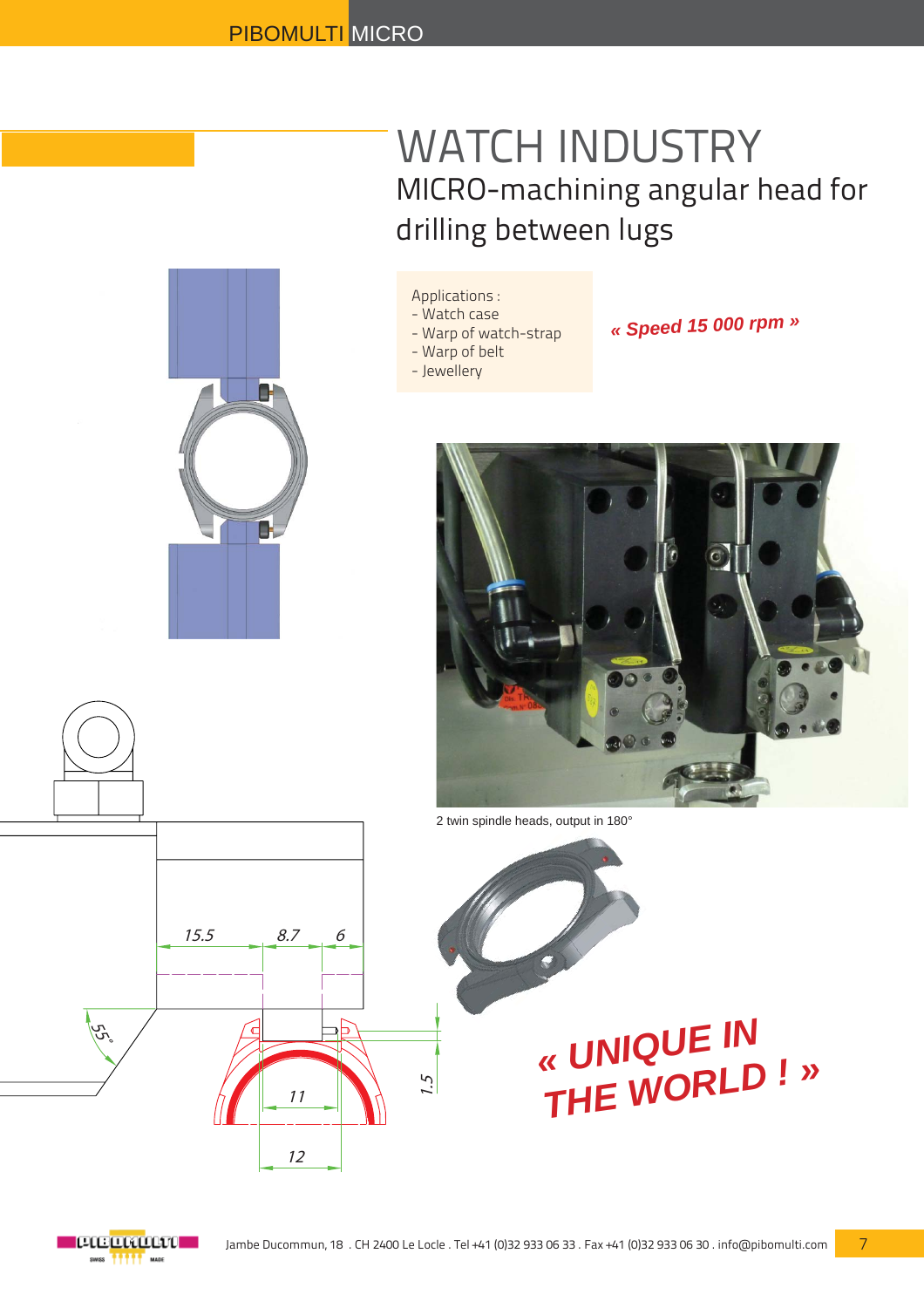## WATCH INDUSTRY Angular head for MICRO-milling, drilling, chamfering

Applications : - Watch industry - Jewellery

- Connectic









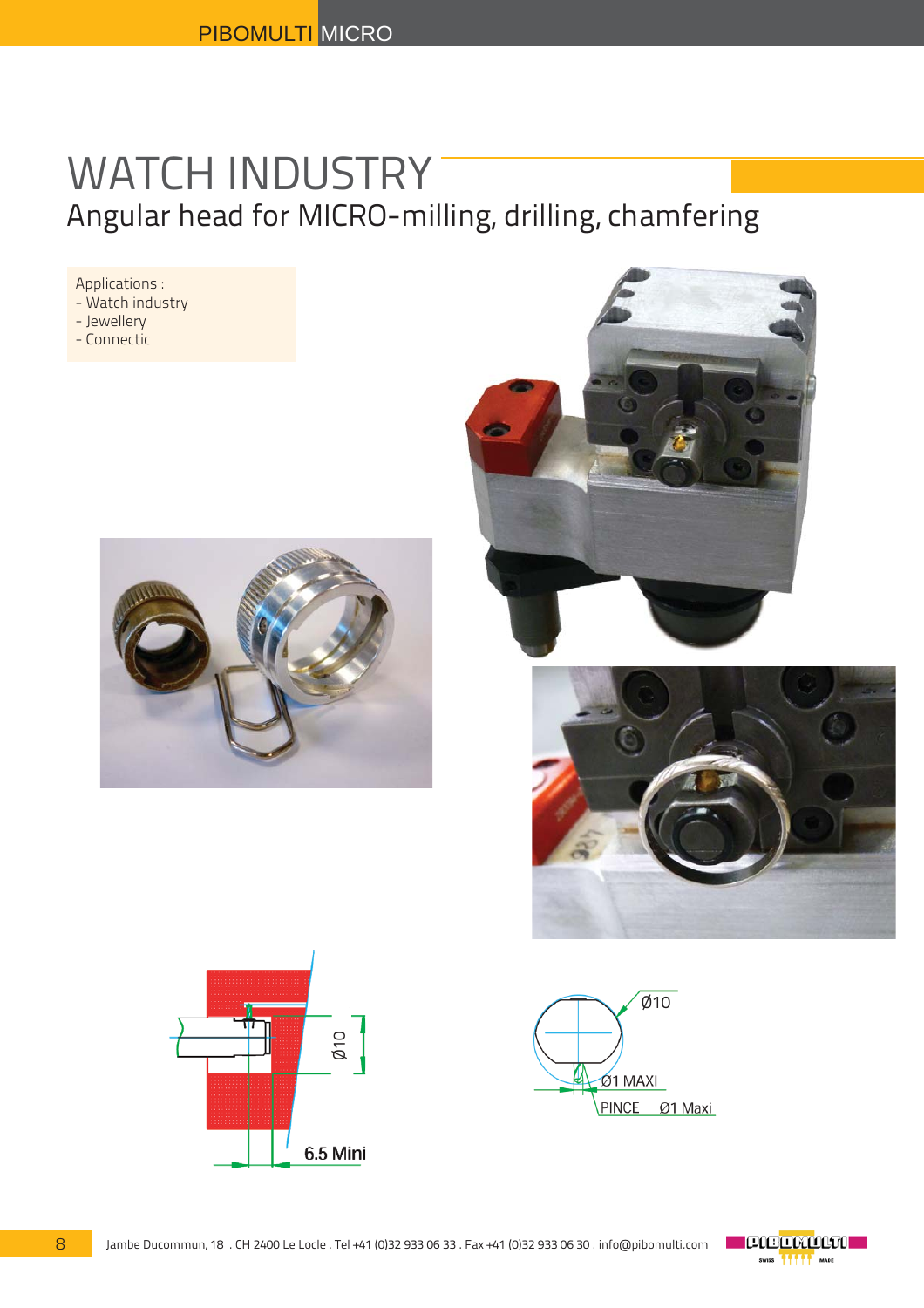## MICRO INDUSTRY Angular head for chamfering in MICRO-space with Auto center Spindle

Applications : - Aerospace - Automotive

- Hydraulic

# **« TWIN OUTPOUT »**

**« auto center in the hole by spec<sup>i</sup>fi <sup>c</sup>fl oating spindle »**



**« 10 000 rpm »**



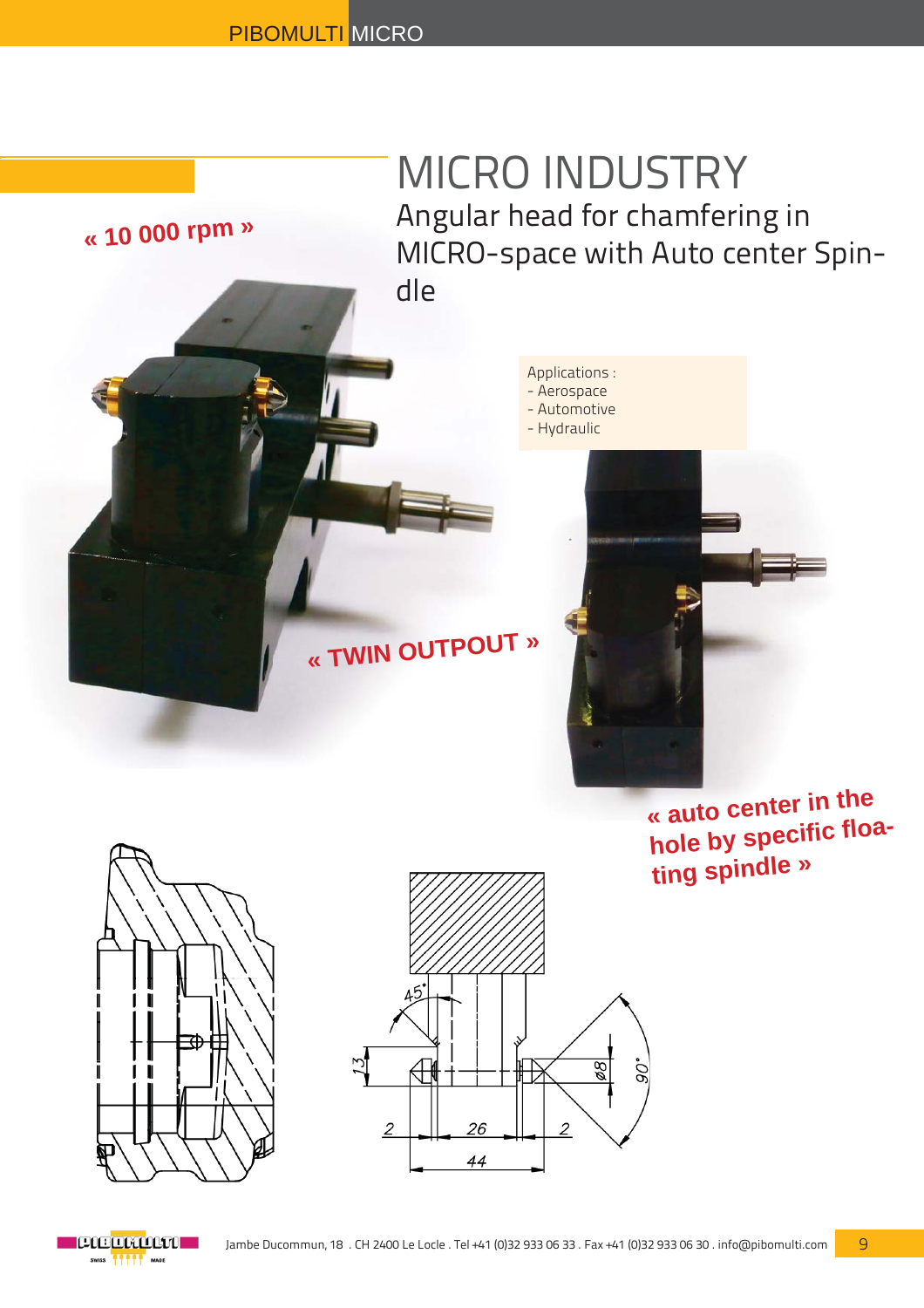# BEARING MANUFACTURE INDUSTRY

Angular head for interior grinding in limited space

Applications : - Bearings

*« Speed 25 000 rpm »*

*« Bearings machining »*



*« Spindle concept »*







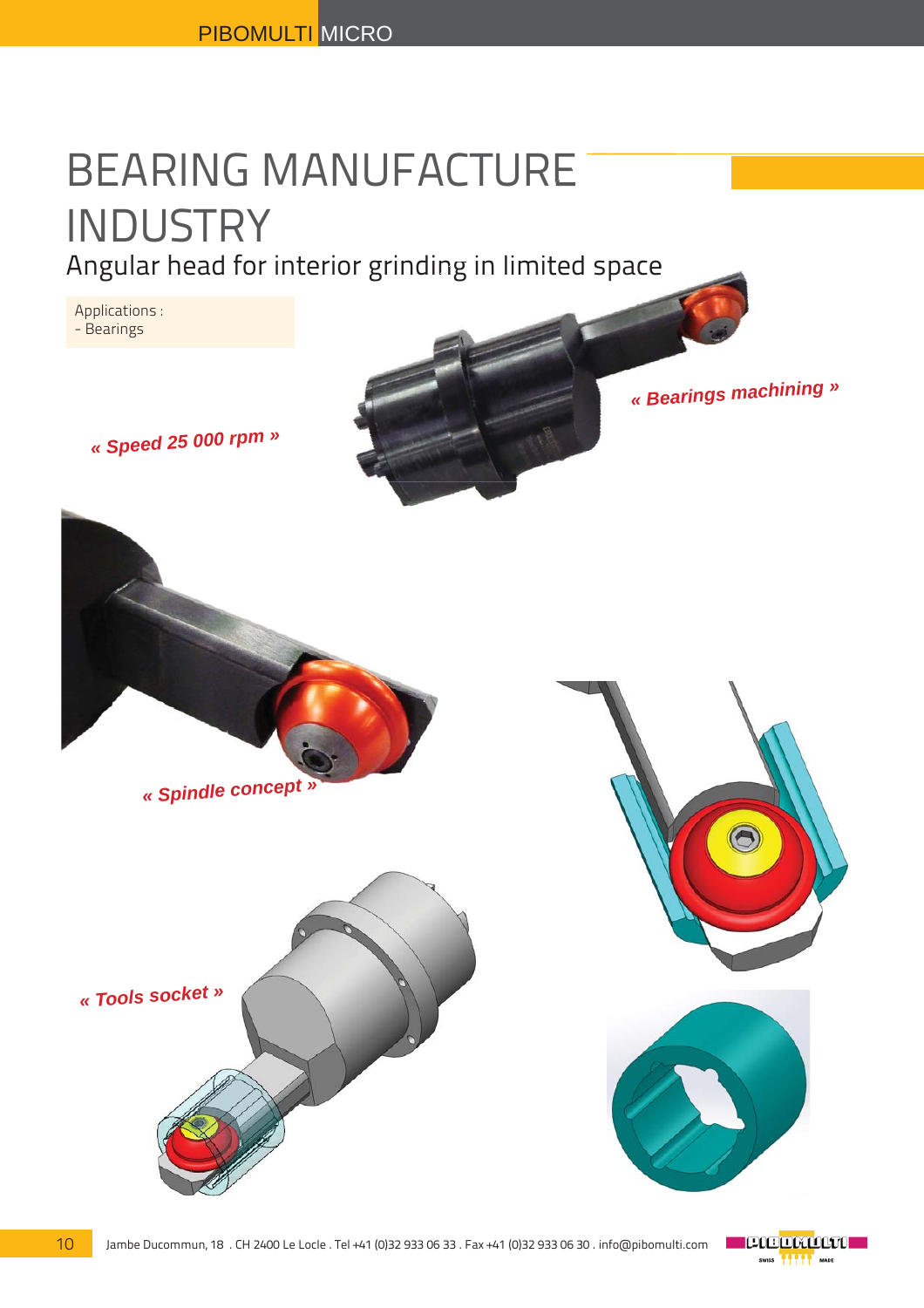

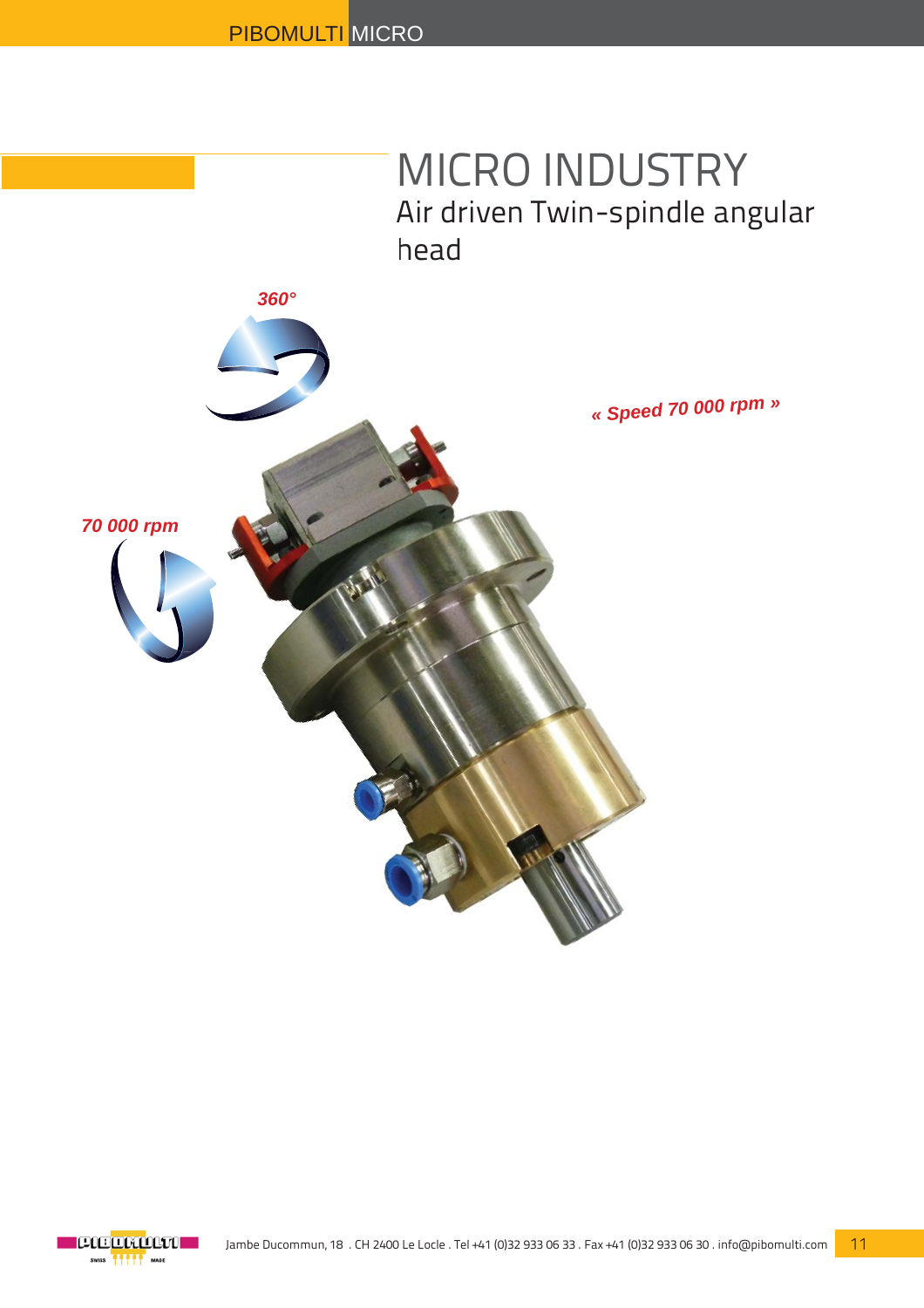## MICRO INDUSTRY Multi-spindle head for high speed MICRO-drilling with limited center-distances



Applications :

- Aerospace
- Watch industry

*« Speed 45 000 rpm »*

### *« Carbon machining »*

12